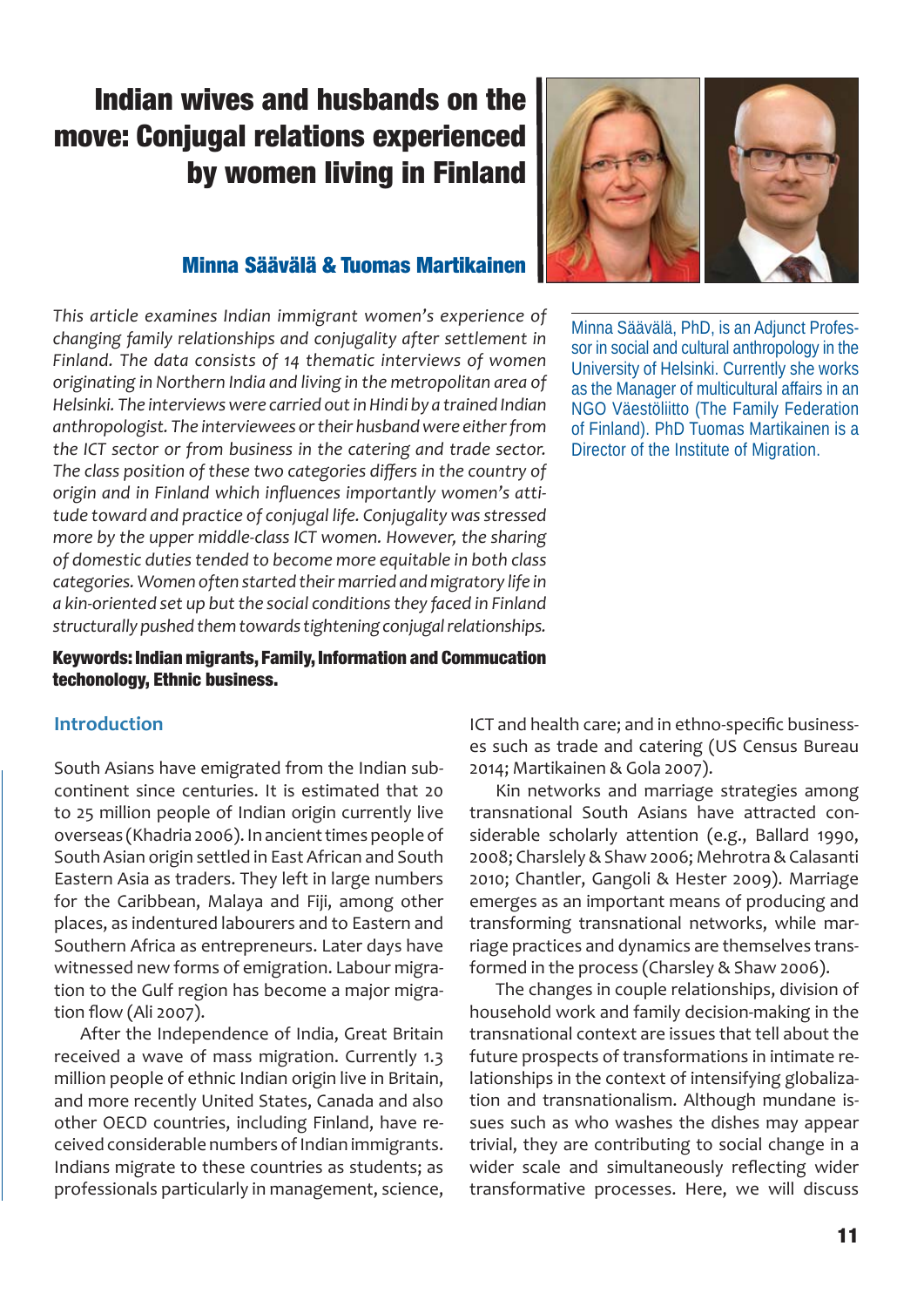how transnational mobility influences conjugal relations by analysing interview data on Indian women who have migrated to Finland.

The number of persons of Indian background living in Finland is 5.971 persons and sixty percent are males (Statistics Finland 2014). Most of the Indians in Finland have lived in the country for less than 15 years and many are unmarried men, recently married couples or families with small children. Many came to Finland along the ICT boom in the 2000s or as traders and restaurateurs (Martikainen & Gola 2007; Hirvi 2014).

#### **Data**

The material of the study consists of semi-structured interviews (N=14) conducted in the Helsinki metropolitan area in 2006. North Indian women were interviewed as part of a larger study of South Asian women (Martikainen & Gola 2007). The interviews were conducted by a trained anthropologist of Indian origin in Hindi. The interviewees were recruited by the snowball method. The interviewees were asked to sign an agreement stating their consent to be interviewed for the study. The transcripts of the interviews were given to the interviewees for their approval. One interviewee refused the use of her interview in the study.

The interviews were semi-structured, openended thematic interviews (Fontana & Frey 2000). Despite the predesigned questionnaire, discussion was allowed to flow to unexpected topics relevant for the study if that turned out to be the case. The interviews lasted from one to several hours. Pseudonyms are used in the presentation of the data.

The interviewees were between 25 and 40 years old, all born in Northern India and having lived in Finland for at least one year. All but one Sikh were Hindus. They were all married, with one or two children, and two out of three interviewees were employed. This is more than is the case generally among women of Indian background - only one in three is employed (Martikainen & Gola 2007). The women are of two distinct socio-economic groups: women who are themselves or whose husband is working in the ICT sector (N=9, abbreviated as ICT women), and women who are themselves or whose husband is an entrepreneur in the restaurant, catering or trade sector (N=5, abbreviated as ER women).

ER women had moved directly from India to Finland, while every other woman among the ICT women had lived in other countries as well. They can be described as 'transmigrants', cosmopolitans or 'global nomads'. International career building is important for transmigrants in the ICT sector. However, while the women of the two groups differ in terms of educational and class background as well as in their migration history, there are also many features that unite them, including their country of birth, age, married status and motherhood. Marriage has played an important role in their migratory history in both groups: The women share the experience of immigration via family unification or as a comigrating dependant from a geographically and culturally distant land outside the European Union. This has many implications regarding their experiences as well as rights and opportunities in the country.

#### **Ideals and reality: couples and kin**

North Indian women come from a relational family system, based on corporately organized kin groups. This implies that socialization of persons aims at creating recognition of the kin group's interests as the basis of moral good that overrides individual interests. Ideally, such a social universe is built upon reciprocity, mutual obligation and personal sacrifice which are regarded as more important than personal freedoms (Ballard 2008). In this model, patrilineal descent is a far more important founding stone of kinship than the conjugal tie. This ideal typical and very generalizing image of the hegemonic South Asian kinship system should be seasoned by acknowledging the agency of the subordinates in everyday life. Hierarchical and patriarchal systems are constantly negotiated and challenged, consequently undergoing minute though perpetual changes. Moreover, regional, caste, and class specific differences are important (Fruzzetti & Tenhunen 2006; Säävälä 2010). Despite the variation, the incongruity between the hegemonic princile of kinship in patrilineally oriented kinship systems of India and the similarly hegemonic principle of nucleated, individualized family systems prevalent in industrially advanced, postmodern societies such as Finland is clear.

When the interviewees were asked about their ideals of family life, the household unit formed by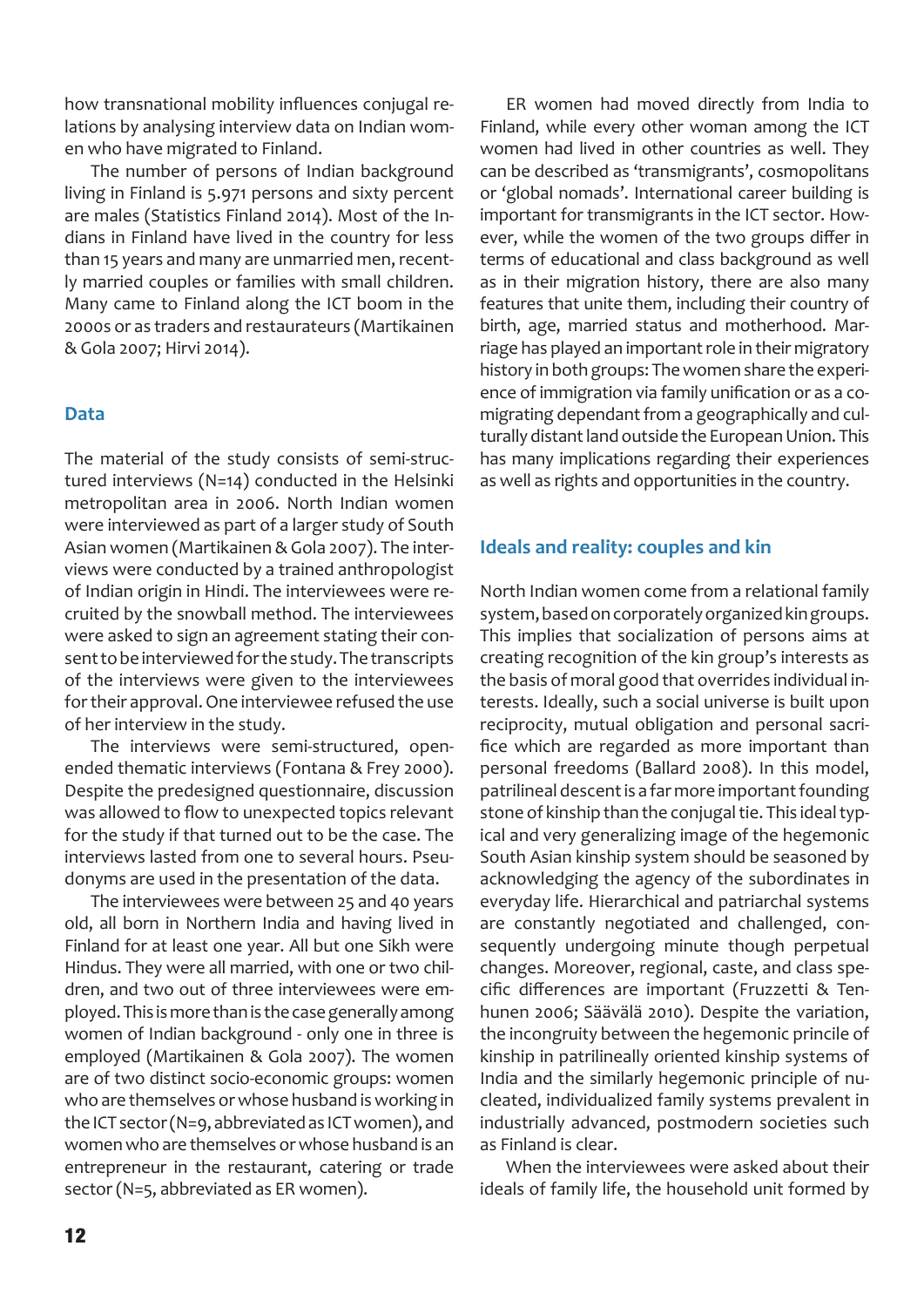a married couple and husband's parents – a patrilineal stem family – was considered as the ideal by two out of three interviewees. The term used most commonly by the interviewees was a 'joint family'.

*Joint family is okay, I prefer joint family. Okay there are always advantages and disadvantages of everything. But I do not think that one should leave his/her parents (Ladybird, 35, housewife, husband ICT professional)*

The interviewees saw joint living as desirable due to the needs of the children, advantages in the form of help in child care and for moral reasons: for carrying the responsibility over the ageing generation. There were, however, also women of the opinion that a nuclear household is preferable due to quarrels and domination embedded in 'joint' household.

Several interviewees, both among the ICT women and the ER women, mentioned having been brought up in some form of extended household and some have lived in such a household before migrating to Finland. Currently all the interviewees, apart from two families in restaurant business, lived in nuclear households. Thus the gap between the ideal and the actual living arrangements was quite striking. Under the current immigration legislation, it is impossible for immigrants from outside of EU to bring their elder parents to live with them in Finland.

Most of the families among the ethnic restaurant business people had some relatives living in Finland, witnessing chain migration based on kin networks (see Ballard 2008). Even if families did not form extended households, kin networks appeared important for their everyday life, survival and business success (cf. in Britain, Ballard 1990, 2003; Baumann 1996). The situation was very different among the ICT families who rarely had any relatives around in Finland. They had chosen to come to Finland solely on reasons related to the husband's attractive job offer and future job opportunities for themselves as well. The two categories of Indians were structurally very differently positioned in the global migration scenario and had different future prospects.

The absence of the vast network of relatives, neighbours and friends was deeply felt by many migrant women. One of the reasons why so many considered joint living as positively is the contrast that the idea of the joint family plays vis-à-vis the nuclear realities they face in Finland:

*And we had [a joint] family so I was involved with the family only and could not do anything. […] There is no social circle, there is nothing at all, now slowly my friends and I have started a [social] circle and we meet each other every month now, otherwise there*  is nothing here. (Butterfly, 31, housewife, husband *restaurateur)*

#### **Being an Indian wife**

When immigrants settle in a society manifesting different features than their taken-for-granted models of family life, it is inevitable that the group identity and self-image of ethnic minorities tends to become tied to idealisation of domestic lifestyles (Grillo 2008). It becomes typical for the migrant to contrast their own good and moral family life with that of the morally decadent local family system. On the other hand, this tendency is coupled with the majority population's view over the immigrant family in precisely the opposite moral tenor. In the highly politicized discourse of immigrant integration, the migrant family comes easily to be considered as a haven of morally objectionable practices, gender inequality and oppression, child abuse and lack of human rights (see, e.g. in Norway: Wikan 2002; in Finland: Peltola 2014).

The effects of this moral discourse were audible in the interviews among Indian migrant women. When asked about views on local women by the fellow Indian interviewer, the discussion shifted automatically to women's roles as mothers and particularly wives. Nisha (33, restaurateur) referred to having witnessed local mothers leaving their small children to fend for themselves at home and going to a bar. Later she concluded that 'they [the Finns] are selfish with their children as well. They think of themselves rather than others'. Asha (37) another restaurateur, in turn was of the opinion that local women are more depressed than Indian women due to their and their husband's extramarital affairs:

*'One is this habit of suspicion, they keep a close eye on their husbands; I mean they cannot trust their husbands as they also do such things. They themselves do wrong things so they do not trust their husbands. Although they might show 'I am like that, I can do.'* 

Asha saw herself as an Indian woman to be free from such depression and suspicion. She felt that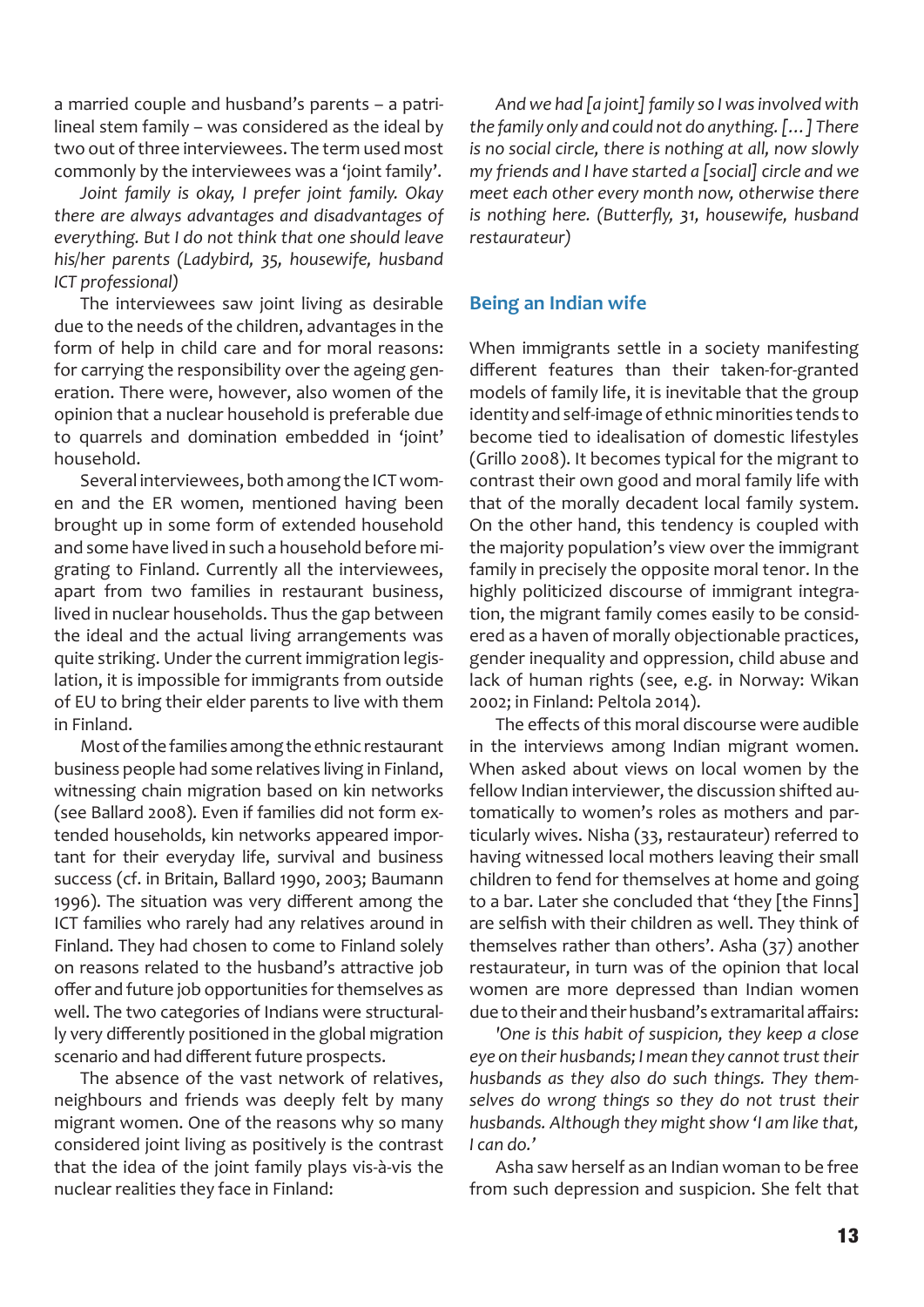she could trust her husband. What was wrong with the local women in Asha's view was that they did not sacrifice to the family in order to deserve the respect and dedication of their husband. This is turn made the marital bond unstable. The same type of comparison, although with somewhat milder expressions, was provided by Anushka (32, working wife of ICT professional), who was of the opinion that she feels much better than any local woman, who is eaten by 'some kind of family-insecurity'.

Some of the interviewees brought up the image of the housebound, immigrant woman being considered as oppressed in the public discourse in Nordic countries. Butterfly (31, housewife, husband a restaurateur) retorted,

*Like some people think that they have such good life and we have so many restrictions in our life, our husband try to boss us, I do not think about all such*  things... I am satisfied with my life. Okay there are *family problems but this is their (other women's) opinion, whatever is there is there. But I have never compared, even I cannot compare that the Finnish women have very good life and why we are born in India, I never feel that way.* 

Also another woman felt that being an Indian woman,

*I am an independent lady of my house who has got all the rights being a mother and being a wife. I have got full respect from my husband and from my children. (Sana 31, housewife, husband a restaurateur)*

Butterfly (31, housewife, husband restaurateur) first denied there existing any difference between a Finnish woman and an Indian woman, but then she started to describe how no local woman could stand for all the compromises and the responsibilities that Indian women have to bear:

*We people have some liabilities to manage in life. For example, I need to control my tongue in front of my elder brother-in-law, as I cannot speak this or that in front of him. There is a respect for the elders… We might have to leave […] our preferences because of the elder person in front of us. Our life is based on quite a lot of compromise, those sacrifices are not there in their [Finnish women's] lives. That these people cannot sacrifice. No sacrifice. I do not think these people can do that, I do not think so. What I have seen till today.* 

By creating a rather sinister and unhappy image of the local women, the interviewees managed

to create a contrast that helped to build a positive image of themselves as dedicated, sacrificing and obedient wives. The comments of the women working themselves or whose husband was working in the ICT sector had a less spiteful image of the local women. The main issue for them was not the difference in family roles per se, but the independence and individualism that they have observed in local women. It took such forms as being outgoing, physically fit and carefree or making decisions without asking the husband's opinion. The ICT women often came to think of the role of the conjugal couple when asked about how they felt their own life differed from that of the Finnish women:

*If I compare myself then there are many decisions for which both of us, husband and wife must reach mutual groups with 50-50 compromise. It is not that I cannot make a decision on my own, [but] I guess Finnish females are more dominating, the female criterion is very dominating to make decisions, she does not have to wait for the husband's say. (Toni, 30, ICT professional)*

Independence was seen by many interviewees as a negative characteristic but some ICT interviewees such as Toni above and Sonam observed it with certain awe. The ER women emphasised more than the ICT women the role of the woman as a yielding and adaptive member of kin group, while the ICT women stressed more conjugal mutuality.

#### **Who decides in a migrant family?**

Migration triggers and activates many social-psychological processes, some of which are related to self-identification. As most women had their background in extended families, the transfer to life in a de facto nuclear family household has given them both new opportunities as well as new duties. For many women, the migration process takes place simultaneously with their getting married. Marriage is for most Indians a *rite de passage* which is the necessary last step to full adulthood (Fruzzetti & Tenhunen 2006). Toni explained how she had become more independent and self-reliant in Finland and gained more self-confidence:

*It is not so much, of course there is a little change, as ealrier I was used to living at home, so there was a protected environment within the household. After that, when I got married, I lived with my in-laws [in In-*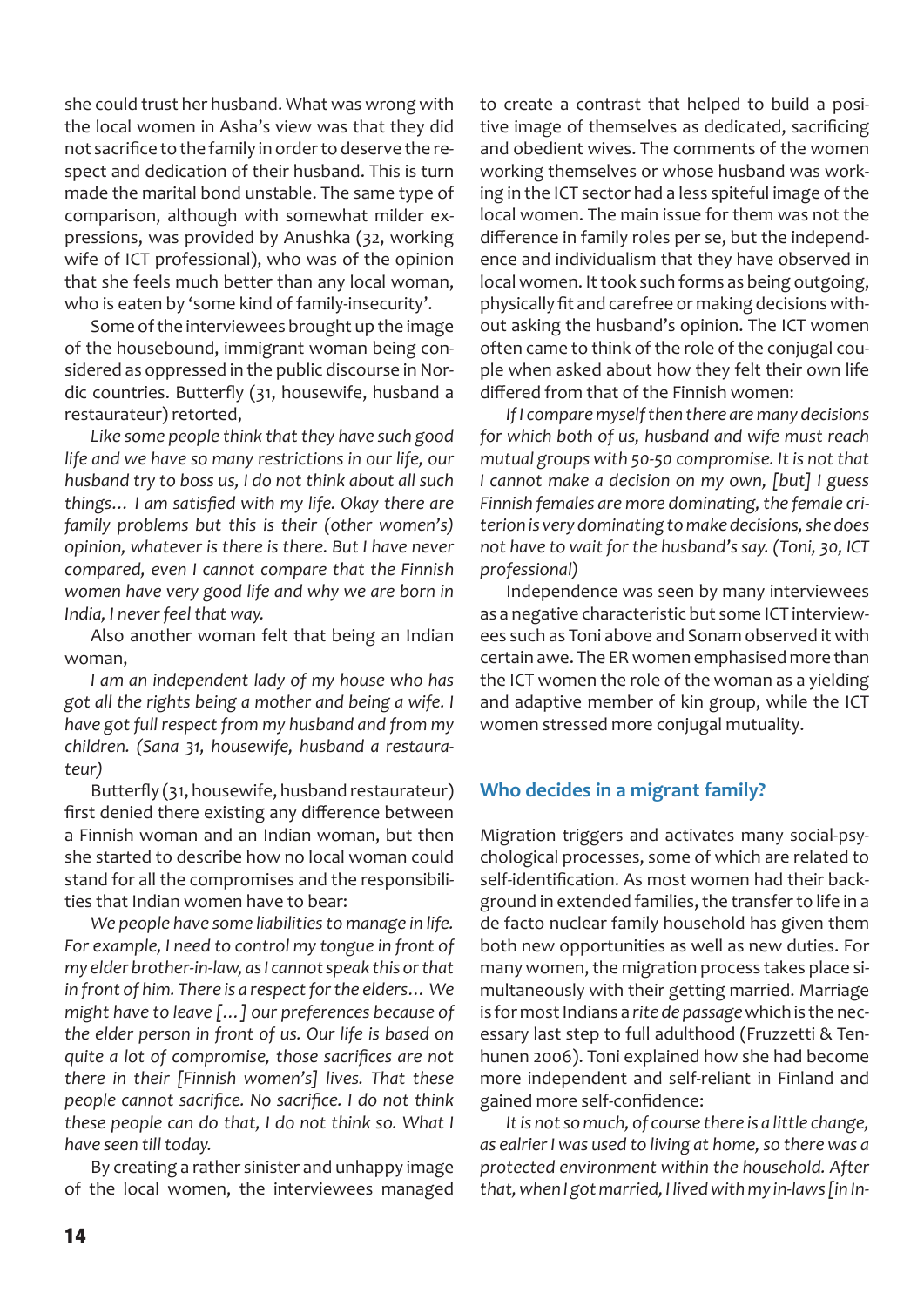*dia], in other words there were elders at home. So in that situation you can take up the help of the elders in decision-making and the like. That has changed a little that now we two, husband and wife, make decisions. (Toni, 30, ICT professional)* 

The women were quite contemplative over the changes that migration had brought about in their lives:

*One might not change due to change in the country but as one comes out of the shelter of the parents, so let it be India or any other place then one gets more independence … Earlier for everything I was used to look for mummy or papa. And now from where mummy and papa will come? And then there is this confidence that okay we are out and we can manage. And still if there is any lack of confidence then husband comes up to give his company. (Sana, 31, ER housewife)*

Sana had been living in Finland for nine years. She did not have any Finnish friends or other contacts to the local population and neither had she learned to speak much of any Finnish. Loneliness and increased self-reliance can be seen as the two sides of the same coin.

Due to the demanding phase in life cycle after marriage, having come to Finland without any motivation or interest towards the country, and the emergent lack of social relations, the initial period of settlement in Finland had been quite stressful for some interviewees. The situation was to some extent easier and more rewarding to the socially upper-middle class ICT wives who more commonly had immigrated as a result of a mutual decision with the husband. Generally speaking, the ICT wives had more social and economic capital and better educational resources than the ER wives for making use of the opportunities that immigration offered them.

The differing class background in the two groups of women studied here was also reflected in the models of gender relations and expectations of married life. The ICT women had had a more conjugal oriented marriage right from the beginning, reflecting a tendency towards growing conjugality that is witnessed also in India among middle class families (Säävälä 2010; Mooney 2006). The situation of the marriage migrants in the restaurant sector was very different: they had mostly come to the country as a direct consequence of the marriage arranged for them by the kin groups. They started

their married and migratory life in a collectivist set up but the social conditions they faced in Finland structurally pushed them towards a tightening conjugal relationship. Some women seemed to remain in a limbo, dedicating themselves to being a housewife and remaining weakly integrated to Finnish society in terms of language skills, employment, participation or social relations. This combined to their experience of society as unwelcoming and even morally questionable.

#### **Sharing household work**

Due to relatively narrow income differences in Finland, it is practically impossible to hire servants to carry out household work in the manner usual in middle class families in India. Someone in the family has to start to cook, clean, wash the dishes and laundry, do the shopping and look after children even if the wife and husband have never been engaged in such activities. A study in the United States (Bhalla 2008) maintains that despite migration creating a new constellation in gender relations that may lead to more equitable division of household labour, families of Indian origin have faced 'tremendous amount of conflict' due to unequal sharing of household chores.

However, only minor conflicts on household work were reported in the interviews. When asked about the changing situation, it appeared that in the families where the wife was employed, the husband had taken up an active role at least in some household tasks. There were a few cases of men totally shunning all domestic duties; these were families where the wife was a homemaker. Some husbands were picky about what duties they were prepared to take up. Cooking was mostly carried out by women although a few men took the task of cutting vegetables. Men were said to do shopping, look after children, wash and clean. The same tendency is witnessed also in some other immigrant groups (e.g. Tiilikainen 2003 on Somalis in Finland). The men engaged in childcare and cleaning and other tasks that they would most probably never have touched 'back home'. Although in most cases women carried out larger part of household chores and thus no true gender equality could be said to exist in the realm of household work, women did not complain about the situation. Instead, those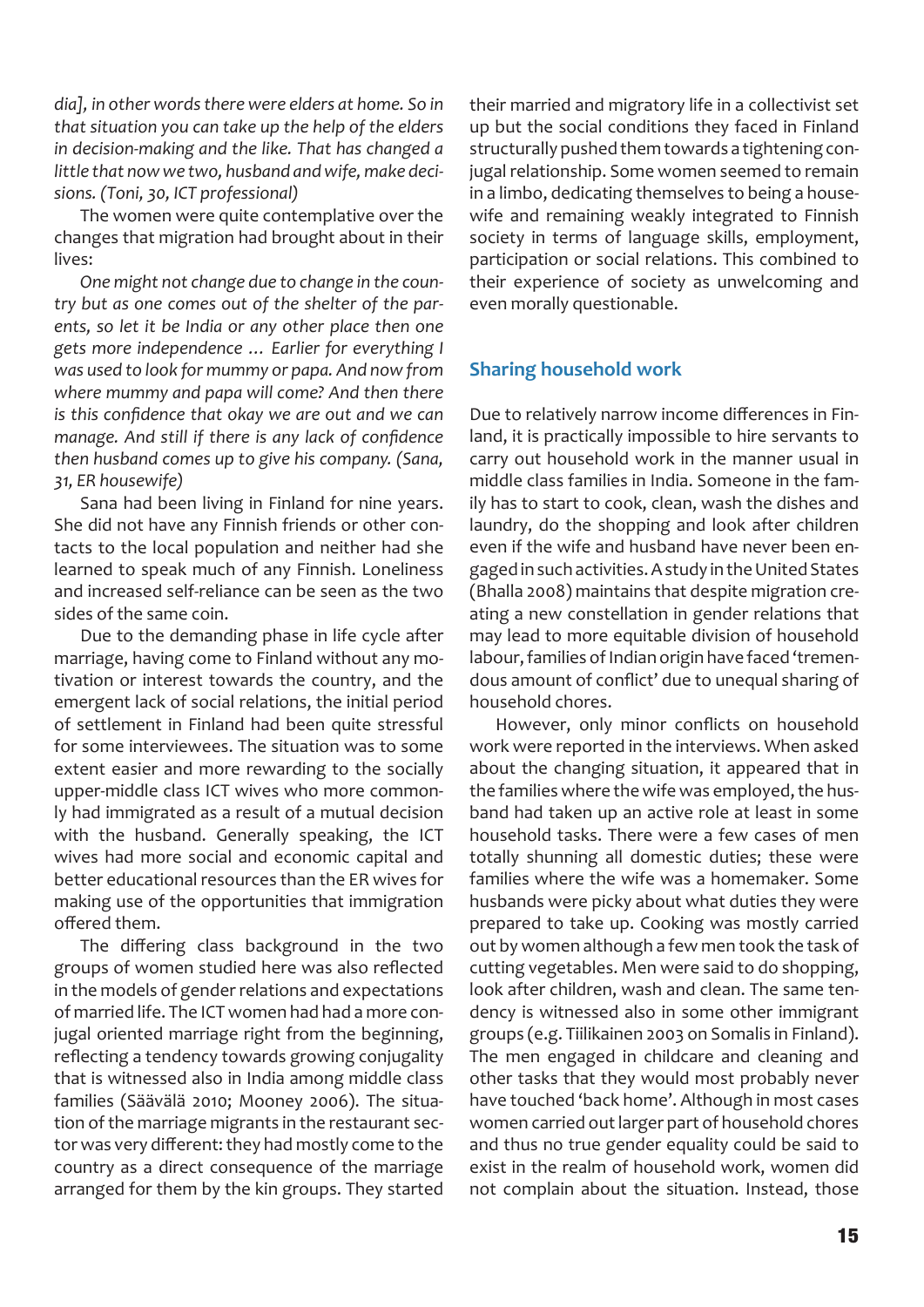#### **Table 1. Differences in women's views on family and gender relations.**

|                             | ICT women                      | Ethnic business women               |
|-----------------------------|--------------------------------|-------------------------------------|
| Class background            | Mostly upper middle class      | Mostly lower middle class           |
| Decision on migration       | Mutual with husband            | Outcome of arranged marriage        |
| Ideal household composition | Extended or joint              | Extended or joint                   |
| Ideal wife                  | Mutual decision-maker          | Dedicated wife                      |
| Women's work                | Preferably in waged employment | Could work but not necessary        |
| Division of household work  | Husband participates           | Husband participates to some extent |

who found their husband partaking in the duties appeared proud about their husband's new role in the household.

Many immigrant couples found themselves without the large kin and other network and they had only each other to rely on for helping to cope with everyday realities. Even if some relatives were around, they did not necessarily live nearby, or the female relatives may be employed or studying and unable to provide much everyday help.

#### **Discussion**

The ideal of the co-resident extended family is resilient despite most non-EU immigrants, including Indians being deprived of an opportunity to realize this ideal. Most of the interviewees lived in nuclear household units. Having the senior generation living with them is practically impossible due to immigration legislation. Social reality does not give them an opportunity to make their ideals come true. However, transnational interconnectedness remains strong.

Transnational living tends to change the division of labour between husband and wife and it strengthens the conjugal tie vis-à-vis the larger kin groups. Family and welfare policies in Finland give an opportunity to South Asian mothers to have their children in affordable and high quality municipal day care and providing them occasions to seek education and employment. Many mothers take advantage of the situation even if they come from a social background that considers women's labour force participation as unusual. When the extended family is not around to provide support in child care and everyday reproductive work in the domestic domain, the couple has to carry the responsibility of making decisions independently. The women's attitude towards this independence-cum-responsibility is ambivalent: they cherish the possibility to have a say in decisions but simultaneously may feel insecure having no elders around to ask advice and share the responsibility.

The division of labour between husband and wife appears to transform in the transnational situation: wives see their husbands participating in household chores much more than is usual in Indian contexts of the same social classes. Despite a more equitable division of domestic labour, all the interviewed women carry a larger burden of household work than their husbands, even in situations when they themselves are gainfully employed.

The importance of the conjugal tie is more explicit among the often highly educated ICT professional couples than among the often less educated ethnic entrepreneur couples. Class position of the husbands and wives both in their country of origin and in their current situation as immigrants is one of the most important features relating with their attitude and ideals of conjugal life. The transnational kin network seems to cater for the upper middle class couples' emotional and social needs while among the ethnic entrepreneurs, wider hierarchies of kin networks are very resilient as they form a tangible source of economic and social support. It is to be expected that marriage and conjugal practices among these two class segments of transnational South Asians will drift father apart in the future, reflecting the different socioeconomic role of kin relations for them. This despite the largely shared ideal of the primacy of kin group vis-à-vis couple relationship.

### **References**

Ali, Syed (2007): 'Go west young man': The culture of migration among Mulsims in Hyderabad, India. *Journal of Ethnic and Migration Studies* 33(1): 37–58.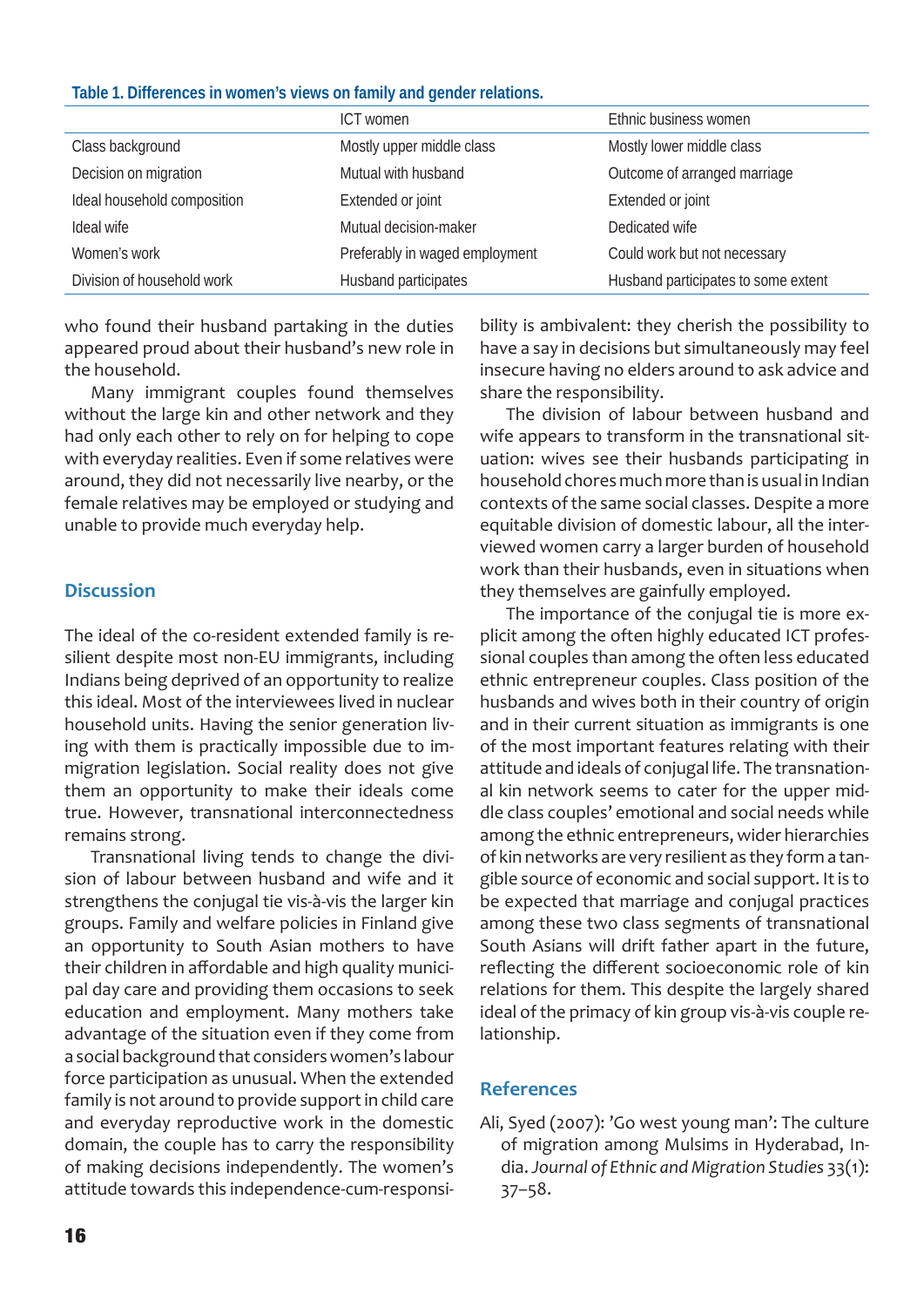- Ballard Roger (1990): Migration and kinship: The differential effect of marriage rules on the process of Punjabi migration to Britain. Teoksessa Clarke A., Peach, C. & Vertovec S. (toim.), South Asians Overseas. Cambridge Univeristy Press, Cambride, 219–249.
- Ballard, Roger (2003): The South Asian presence in Britain and its transnational connections. Teoksessa Parehk, B., Singh G. & Vertovec, S. (toim.), Culture and Economcy in the Indian Diaspora. Routledge, London, 197–222.
- Ballard, Roger (2008): Inside and outside: Contrasting perspectives on the dynamics of kinship and marriage in contemporary South Asian transnational networks. Teoksessa Grillo R. (toim.), The Family in Question: Immigrant and ethnic minorities in multircultural Europe. Amsterdam Univeristy Press, Amsterdam, 37–70.
- Baumann, Gerd (1996): Contesting Culture: Discourses of identity in multi-ethnic London. Cambridge University Press, Cambridge.
- Bell, David & Hollows, Joanne (2007): Mobile homes. *Space and Culture* 10(1): 22–39.
- Bhachu, B. 1995. New cultural forms and transnational South Asian women: Culture, class and consumption among British South Asian women in the diaspora. Teoksessa van der Veer, P. (toim.), Nationalism and Migration: The politics of space in the South Asian diaspora. Univeristy of Pennsylvania Press, Philadelphia, 222–244.
- Chantler, K., Gangoli, G., & Hester, M. (2009): Forced Marriage in the UK: Religious, Cultural, Economic or State Violence. *Critical Social Policy* 29(4) 587–612.
- Charsley, Katharine & Shaw, Alison (2006): South Asian transnational marriages in comparative perspective. *Global Networks* 6(4): 331-344.
- Fontana, Andrea & Frey, James H. (2000): The interview: From structured questions to negotiated text. Teoksessa Denzin, N. K. & Lincoln, Y. S. (toim.), Handbook of Qualitative Research, 2<sup>nd</sup> ed. Sage, London, 645–672.
- Fruzzetti, Lina & Tenhunen, Sirpa (2006): Culture, Power, and Agency: Gender in Indian Ethnography. Stree, Kolkata.
- Hirvi, Laura (2013): Identities In Practice: A Trans-Atlantic Ethnography Of Sikh Immigrants In Finland And In California. Studia Fennica Ethnologica 15. SKS, Helsinki.
- Khadria, Binod (2006): India: Skilled migration to developed countries, labour migration to the Gulf. *Migración Y Desarrollo*, semester 2, 4–87. In http://meme.phpwebhosting.com/~migracion/ modules/ve7/2.pdf, read 29th Nov 2015.
- Mand, K. (2005): Marriage and migration through the life course: Experiences of widowhood, separation and divorce amongst transnational Sikh women. *Indian Journal of Gender Studies* 12(2&3): 407–425.
- Martikainen, Tuomas & Gola, Lalita (2007): Women from the Indian Subcontinent in Finland: Patterns of Integration, Family Life, Employment and Transnationalism among Marriage Migrants. Väestöliitto, Helsinki.
- Mehrotra, Meeta & Calasanti, Tony (2010): The family as a site for gendered ethnic identity work among Asian Indian immigrants. *Journal of Family Issues* 31(6): 778–807.
- Mooney, Nicola (2006): Aspiration, reunification and gender transformation in Jat Sikh marriages from India to Canada. *Global Networks* 6(4): 389–403.
- Netting, Nancy S. (2010): Marital ideoscapes in 21stcentury India: Creative combinations of love and resposibility. *Journal of Family Issues* 31(6): 707– 726.
- Peltola, Marja (2014): Kunnollisia perheitä. Maahanmuutto, sukupolvet ja yhteiskunnallinen asema. Nuorisotutkimusverkosto/Nuorisotutkimusseura, julkaisuja 147, sarja: Tiede. Nuorisotutkimusseura, Helsinki.
- Raghuram, P. (2004): Migration, gender and the IT sector: Intersecting debates. *Women's Studies Internatinal Forum* 27(2): 163–176.
- Säävälä, Minna (2010): Middle-Class Moralities: Struggle over Belonging and Prestige in India. Orient BlackSwan, New Delhi.
- Srivastava, R. (2001): H4 visa leaves any Indian women dependent on abusive husbands. *The Times of India*, June 22.
- Statistics Finland (2014): Population tables. In http://pxweb2.stat.fi/database/StatFin/vrm/ vaerak/vaerak fi.asp read 29 Nov 2015.
- Tiilikainen, Marja 2003. Arjen islam: Somalinaisten elämää Suomessa. Vastapaino, Tampere.
- U.S. Census Bureau (2014): American Community Survey 1-Year Estimates. In http://factfinder.census.gov/faces/tableservices/jsf/pag-